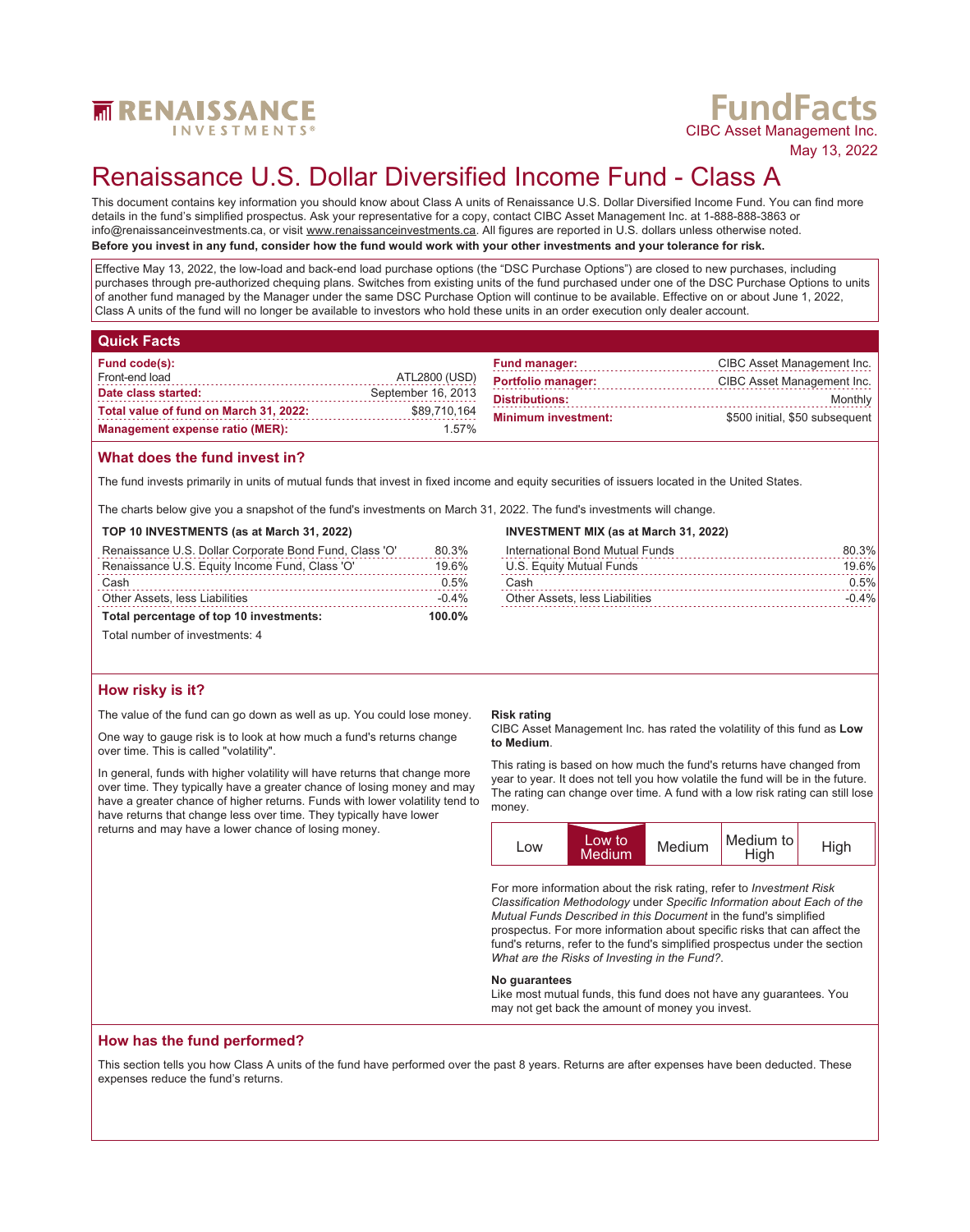### **FundFacts**

### **YEAR-BY-YEAR RETURNS**

This chart shows how Class A units of the fund performed in each of the past 8 calendar years. Class A units dropped in value in 2 of the 8 years. The range of returns and change from year to year can help you assess how risky the fund has been in the past. It does not tell you how the fund will perform in the future.



### **BEST AND WORST 3-MONTH RETURNS**

This table shows the best and worst returns for Class A units of the fund in a 3-month period over the past 8 calendar years. The best and worst 3-month returns could be higher or lower in the future. Consider how much of a loss you could afford to take in a short period of time.

|                    | Return     | $\blacksquare$ 3 months ending | If you invested \$1,000 at the beginning of the period |
|--------------------|------------|--------------------------------|--------------------------------------------------------|
| <b>Best return</b> | $9.1\%$    | June 30. 2020                  | Your investment would rise to \$1,091                  |
| Worst return       | $-7.8\%$ 1 | March 31, 2020                 | Your investment would drop to \$922                    |

### **AVERAGE RETURN**

The annual compounded return of Class A units of the fund since September 16, 2013 was 4.2%. If you had invested \$1,000 in the fund on September 16, 2013, your investment would be worth \$1,415 as at March 31, 2022.

| Who is this fund for?                                                                                                                                                                                                                  | A word about tax                                                                                                                                                                                                                                                                                     |
|----------------------------------------------------------------------------------------------------------------------------------------------------------------------------------------------------------------------------------------|------------------------------------------------------------------------------------------------------------------------------------------------------------------------------------------------------------------------------------------------------------------------------------------------------|
| Investors who:<br>• seek diversification by having some exposure to the U.S. dollar;<br>• seek a high level of regular income with a secondary focus on modest<br>capital growth; and<br>• are investing for the short to medium term. | In general, you will have to pay income tax on any money you make on a<br>fund. How much you pay depends on the tax laws where you live and<br>whether or not you hold the fund in a registered plan such as a<br>Registered Retirement Savings Plan (RRSP) or a Tax-Free Savings<br>Account (TFSA). |
| You must use U.S. dollars to buy this fund.                                                                                                                                                                                            | Keep in mind that if you hold your fund in a non-registered plan, fund<br>distributions are included in your taxable income, whether you receive<br>them in cash or have them reinvested.                                                                                                            |

### **How much does it cost?**

The following tables show the fees and expenses you could pay to buy, own, and sell Class A units of the fund. The fees and expenses - including any commissions - can vary among classes of a fund and among funds. Higher commissions can influence representatives to recommend one investment over another. Ask about other funds and investments that may be suitable for you at a lower cost.

### **1. SALES CHARGES**

You have to choose a sales charge option when you buy the fund. Ask about the pros and cons of each option.

| Sales charge option                           | What you pay                          |                                         | How it works                                                                                                                                                                  |
|-----------------------------------------------|---------------------------------------|-----------------------------------------|-------------------------------------------------------------------------------------------------------------------------------------------------------------------------------|
|                                               | in per cent $(\%)$                    | in dollars $(\$)$                       |                                                                                                                                                                               |
| Initial sales charge<br>Front-end load option | 0.0% to 5.0% of the amount you<br>buy | \$0 to \$50 on every<br>\$1,000 you buy | You and your representative decide on the rate.<br>The initial sales charge is deducted from the amount<br>you buy. It goes to your representative's firm as a<br>commission. |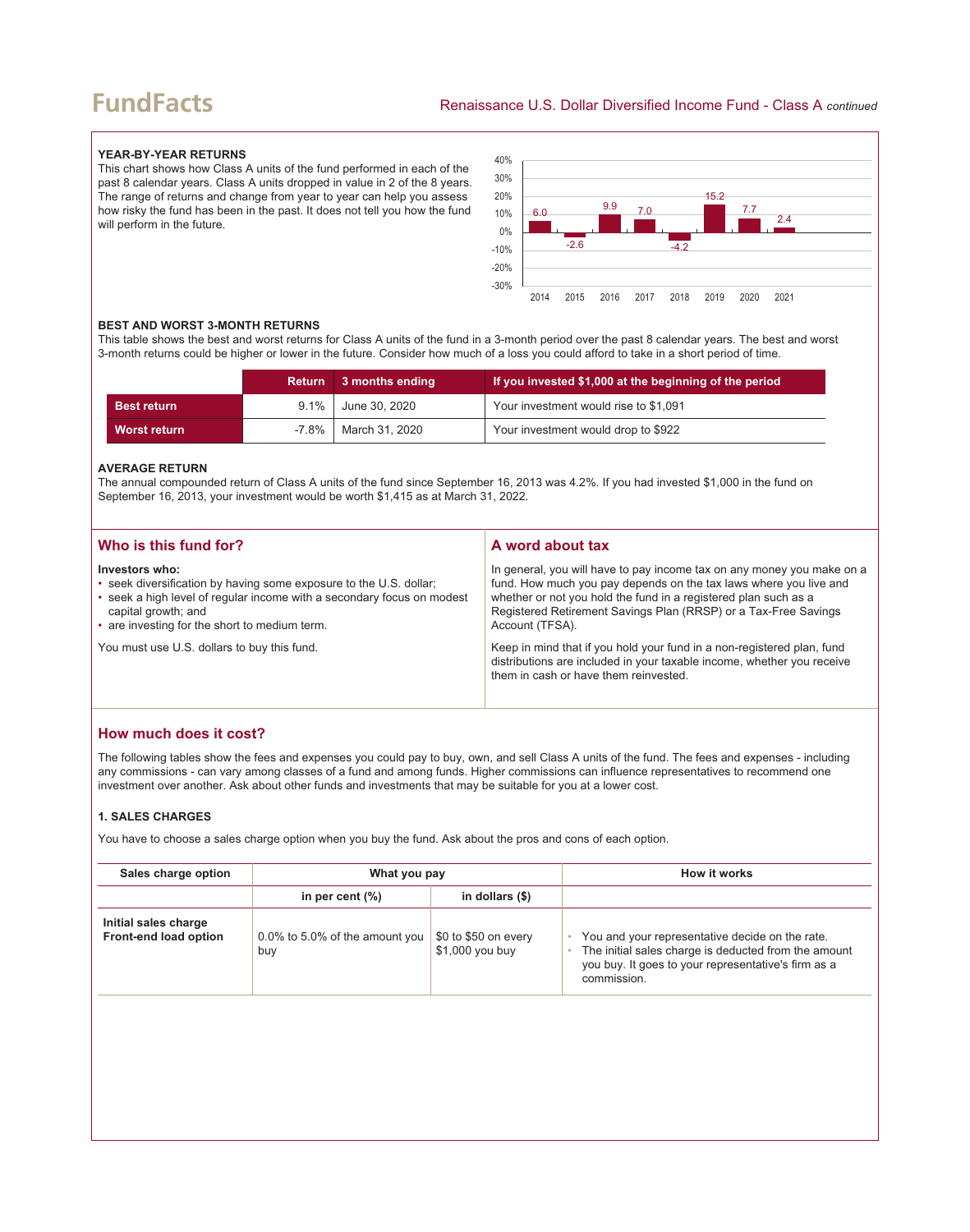| Deferred sales charge                       |                                                                                                                                                                                                    |                                          | The deferred sales charge option is closed to new<br>purchases, including purchases through                                                                                                                                                                                                                                                                                                                                                                                                                                                                                                                                                                                                                            |
|---------------------------------------------|----------------------------------------------------------------------------------------------------------------------------------------------------------------------------------------------------|------------------------------------------|------------------------------------------------------------------------------------------------------------------------------------------------------------------------------------------------------------------------------------------------------------------------------------------------------------------------------------------------------------------------------------------------------------------------------------------------------------------------------------------------------------------------------------------------------------------------------------------------------------------------------------------------------------------------------------------------------------------------|
| <b>Back-end load option</b><br>If you sell: | during the 1st year 5.5%<br>during the 2nd year 5.0%<br>during the 3rd year 4.5%<br>during the 4th year 4.0%<br>during the 5th year 3.0%<br>during the 6th year 1.5%<br>after the 6th year<br>zero | \$0 to \$55 on every<br>\$1,000 you sell | pre-authorized investment plans; however, switching<br>from existing units of a fund purchased under one of<br>the DSC purchase options to units of another fund<br>managed by CIBC Asset Management Inc. under the<br>same DSC purchase option, will continue to be<br>available.<br>• The deferred sales charge is a set rate. It is calculated<br>based on the purchase date and cost of your units. It is<br>deducted from the amount you sell and paid to CIBC                                                                                                                                                                                                                                                    |
| Low load option<br>If you sell:             | during the 1st year 3.00%<br>during the 2nd year 2.00%<br>during the 3rd year 1.00%<br>after the 3rd year<br>zero                                                                                  | \$0 to \$30 on every<br>\$1,000 you sell | Asset Management Inc.<br>You can sell up to 10% of your units each year without<br>paying a deferred sales charge. This free redemption<br>entitlement is based on 10% of the number of deferred<br>sales charge units you held on December 31 of the<br>preceding year, if any, plus 10% of the number of<br>deferred sales charge units purchased in the current<br>year.<br>You may redeem units of the fund to purchase certain<br>classes or series of units of another CAMI Fund at any<br>time without paying a deferred sales charge. When<br>you sell units of the subsequent fund, the deferred<br>sales charge will be based on the original purchase<br>date and original cost of units before the switch. |

### **2. FUND EXPENSES**

You don't pay these expenses directly. They affect you because they reduce the fund's returns.

As at February 28, 2022, the expenses for Class A units of the fund were 1.57% of its value. This equals \$15.70 for every \$1,000 invested.

|                                                                                                                                                                                                                                                                                                                                                                                                | Annual rate<br>(as a % of the fund's value) |
|------------------------------------------------------------------------------------------------------------------------------------------------------------------------------------------------------------------------------------------------------------------------------------------------------------------------------------------------------------------------------------------------|---------------------------------------------|
| Management expense ratio (MER)<br>This is the total of the fund's management fee (including the trailing commission), fixed administration fee, and any<br>operating expenses not covered by the fixed administration fee (fund costs) for Class A units of the fund. CIBC Asset<br>Management Inc. waived some of the fund's expenses. If it had not done so, the MER would have been higher. | 1.57%                                       |
| Trading expense ratio (TER)<br>These are the fund's trading costs.                                                                                                                                                                                                                                                                                                                             | $0.00\%$                                    |
| <b>Fund expenses</b>                                                                                                                                                                                                                                                                                                                                                                           | 1.57%                                       |

### **More about the trailing commission**

The trailing commission is an ongoing commission. It is paid for as long as you own the fund. It is for the services and advice that your representative and their firm provide to you.

CIBC Asset Management Inc. pays the trailing commission to your representative's firm. It is paid from the fund's management fee and is based on the value of your investment. The rate depends on the sales charge option you choose. Effective May 13, 2022, the back-end load and low-load options are closed to new purchases, including purchases through pre-authorized chequing plans.

| Sales charge option   | Amount of trailing commission                         |                                                      |
|-----------------------|-------------------------------------------------------|------------------------------------------------------|
|                       | in percent $(\%)$                                     | in dollars $(\$)$                                    |
| Front-end load option | 0% to 0.75% of the value of your investment each year | \$0.00 to \$7.50 each year on every \$1,000 invested |
| Back-end load option  | 0% to 0.75% of the value of your investment each year | \$0.00 to \$7.50 each year on every \$1,000 invested |
| Low load option       | 0% to 0.75% of the value of your investment each year | \$0.00 to \$7.50 each year on every \$1,000 invested |